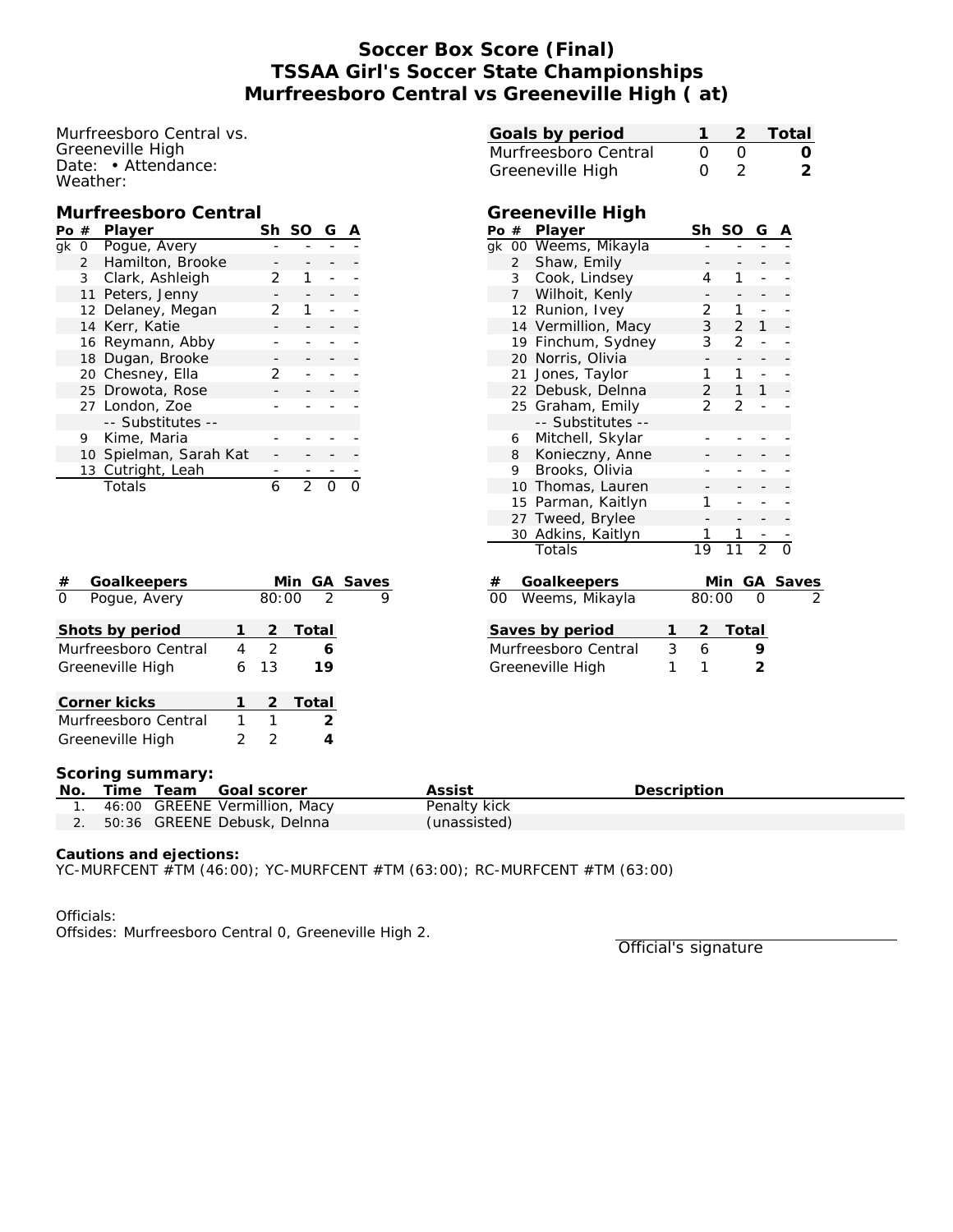## **Play-by-Play Summary (1st period) Murfreesboro Central vs Greeneville High ( at)**

**Murfreesboro Central Starters:**

| GК | Ω | Pogue, Avery |  |
|----|---|--------------|--|
|    |   |              |  |

- 20 Chesney, Ella
	- 3 Clark, Ashleigh
	- 12 Delaney, Megan
	- 25 Drowota, Rose
	- 18 Dugan, Brooke
	- 2 Hamilton, Brooke
	- 14 Kerr, Katie
	- 27 London, Zoe
- 11 Peters, Jenny
- 16 Reymann, Abby

### **Greeneville High Starters:**

- GK 00 Weems, Mikayla
	- 2 Shaw, Emily
		- 3 Cook, Lindsey
		- 7 Wilhoit, Kenly
		- 12 Runion, Ivey
		- 14 Vermillion, Macy
		- 19 Finchum, Sydney
		- 20 Norris, Olivia
		- 21 Jones, Taylor
		- 22 Debusk, Delnna 25 Graham, Emily
- 00:00 Pogue, Avery at goalie for Murfreesboro Central.
- 00:00 Weems, Mikayla at goalie for Greeneville High.
- 01:00 Corner kick by GREENEVL Shaw, Emily [01:00]. Foul on Greeneville High.
- 10:00 Header Shot by MURFCENT Clark, Ashleigh HIGH.
- 11:00 Shot by GREENEVL Runion, Ivey BLOCKED.
- 14:00 Shot by GREENEVL Vermillion, Macy BLOCKED.
- 15:00 Shot by MURFCENT Clark, Ashleigh, SAVE Weems, Mikayla.
- 17:00 Shot by GREENEVL Cook, Lindsey WIDE.
- 21:00 Corner kick by GREENEVL Cook, Lindsey [21:00].
- 21:00 MURFCENT substitution: Cutright, Leah for Peters, Jenny.
- 21:00 MURFCENT substitution: Spielman, Sarah Kate for London, Zoe.
- 27:00 GREENEVL substitution: Mitchell, Skylar for Vermillion, Macy.
- 27:00 GREENEVL substitution: Brooks, Olivia for Graham, Emily.
- 27:30 Shot by MURFCENT Chesney, Ella WIDE.
- 29:00 GREENEVL substitution: Adkins, Kaitlyn for Finchum, Sydney.
- 29:00 MURFCENT substitution: London, Zoe for Spielman, Sarah Kate.
- 29:00 MURFCENT substitution: Peters, Jenny for Cutright, Leah.
- 30:00 Corner kick by MURFCENT Chesney, Ella [30:00].
- 34:00 Shot by GREENEVL Adkins, Kaitlyn, SAVE Pogue, Avery.
- 37:00 GREENEVL substitution: Finchum, Sydney for Adkins, Kaitlyn.
- 37:00 GREENEVL substitution: Vermillion, Macy for Mitchell, Skylar.
- 37:00 GREENEVL substitution: Graham, Emily for Brooks, Olivia.
- 37:00 MURFCENT substitution: Cutright, Leah for Delaney, Megan.
- 38:00 PENALTY KICK by GREENEVL Graham, Emily MISSED, save Pogue, Avery.
- 38:05 Shot by GREENEVL Graham, Emily, SAVE Pogue, Avery.
- 39:30 Shot by MURFCENT Chesney, Ella WIDE.
- 40:00 End of period [40:00].